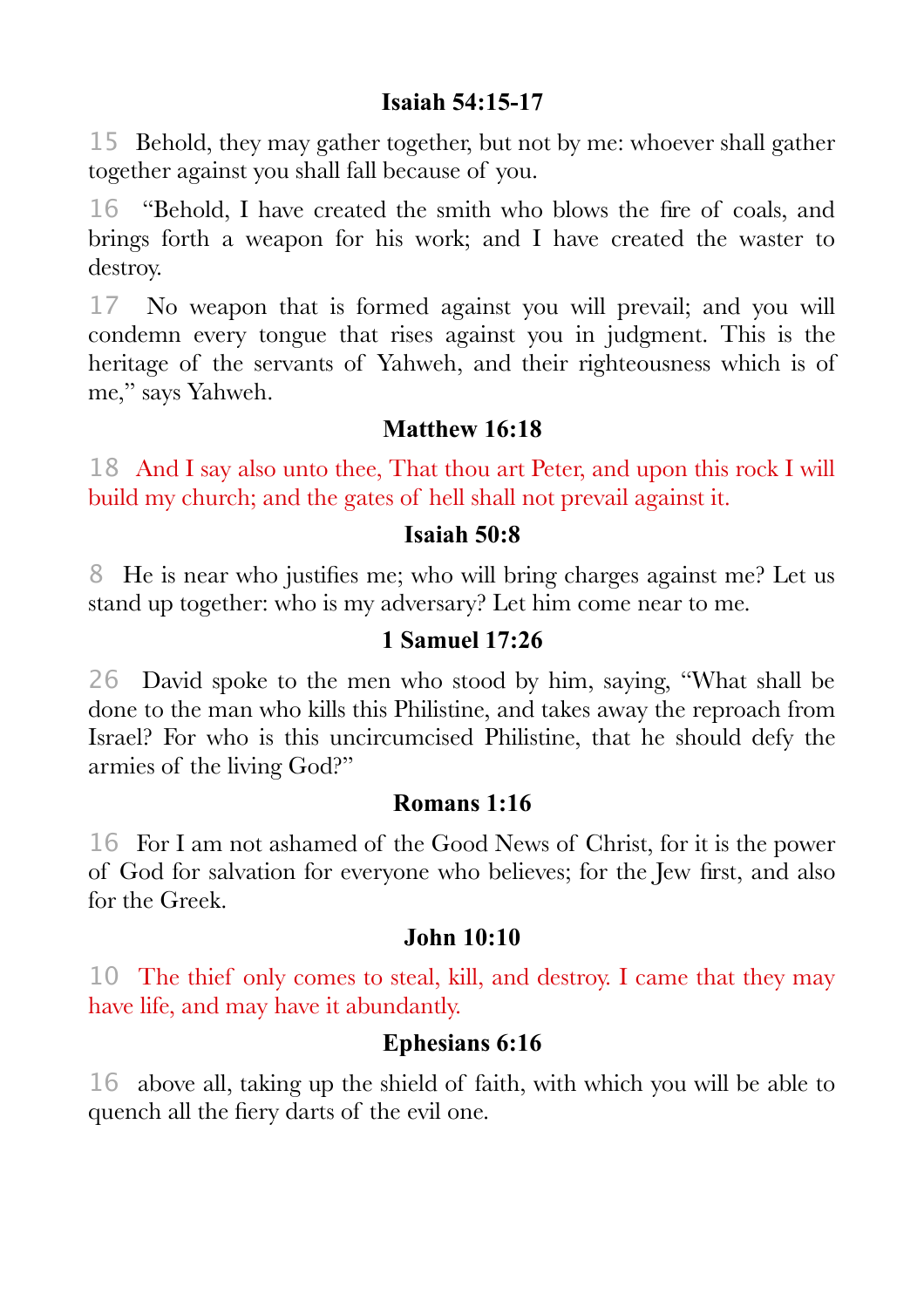#### **Luke 4:4**

4 Jesus answered him, saying, "It is written, 'Man shall not live by bread alone, but by every word of God.'"

#### **Isaiah 59:19**

19 So shall they fear the name of Yahweh from the west, and his glory from the rising of the sun; for he will come as a rushing stream, which the breath of Yahweh drives.

# **Isaiah 54:17**

17 No weapon that is formed against you will prevail; and you will condemn every tongue that rises against you in judgment. This is the heritage of the servants of Yahweh, and their righteousness which is of me," says Yahweh.

# **Revelation 3:8**

8 "I know your works (behold, I have set before you an open door, which no one can shut), that you have a little power, and kept my word, and didn't deny my name.

# **Psalm 62:11**

11 God has spoken once; twice I have heard this, that power belongs to God.

# **John 19:1-30**

1 So Pilate then took Jesus, and flogged him.

2 The soldiers twisted thorns into a crown, and put it on his head, and dressed him in a purple garment.

3 They kept saying, "Hail, King of the Jews!" and they kept slapping him.

4 Then Pilate went out again, and said to them, "Behold, I bring him out to you, that you may know that I fnd no basis for a charge against him."

5 Jesus therefore came out, wearing the crown of thorns and the purple garment. Pilate said to them, "Behold, the man!"

6 When therefore the chief priests and the offcers saw him, they shouted, saying, "Crucify! Crucify!" Pilate said to them, "Take him yourselves, and crucify him, for I fnd no basis for a charge against him."

7 The Jews answered him, "We have a law, and by our law he ought to die, because he made himself the Son of God."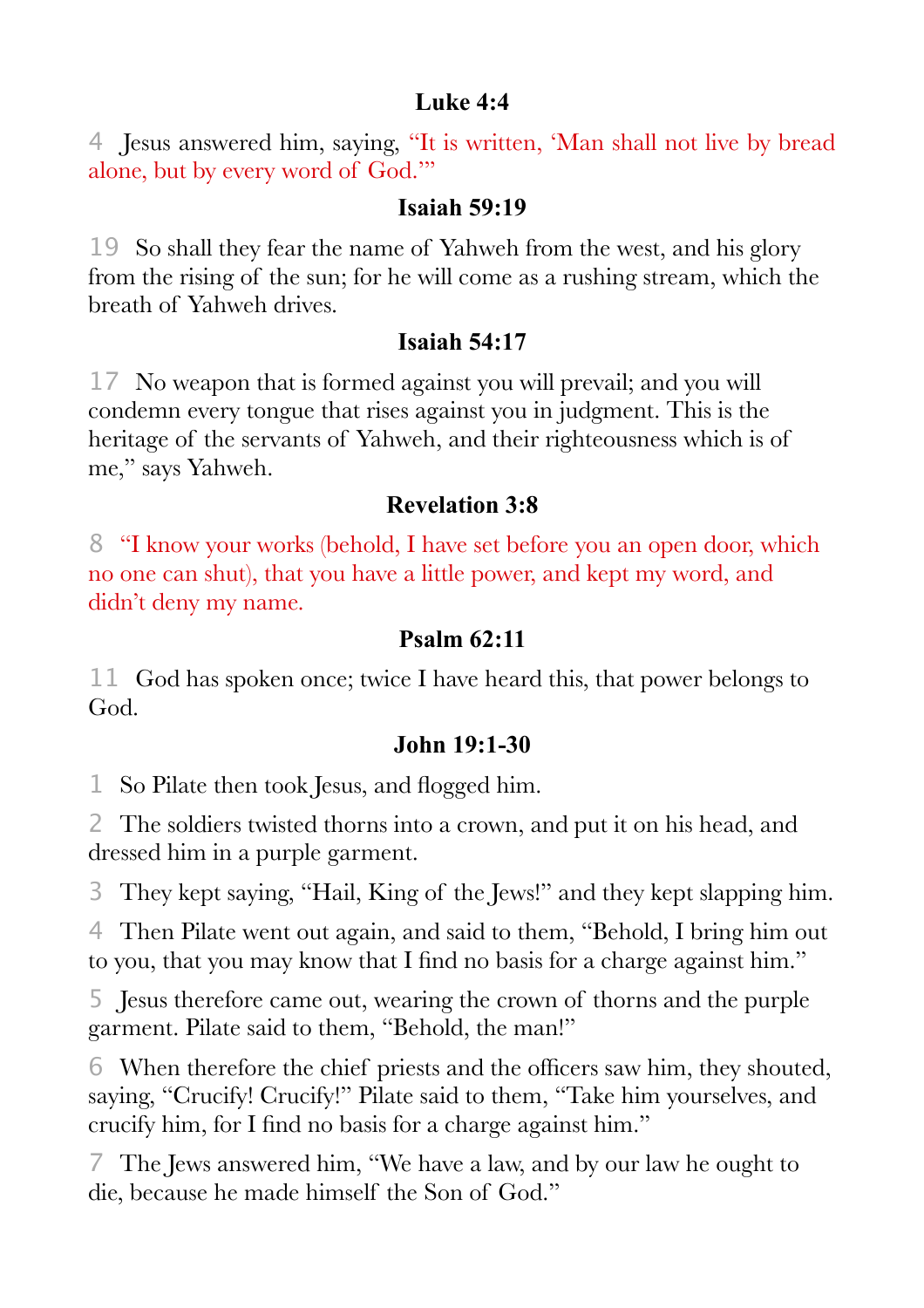8 When therefore Pilate heard this saying, he was more afraid.

9 He entered into the Praetorium again, and said to Jesus, "Where are you from?" But Jesus gave him no answer.

10 Pilate therefore said to him, "Aren't you speaking to me? Don't you know that I have power to release you, and have power to crucify you?"

11 Jesus answered, "You would have no power at all against me, unless it were given to you from above. Therefore he who delivered me to you has greater sin."

12 At this, Pilate was seeking to release him, but the Jews cried out, saying, "If you release this man, you aren't Caesar's friend! Everyone who makes himself a king speaks against Caesar!"

13 When Pilate therefore heard these words, he brought Jesus out, and sat down on the judgment seat at a place called "The Pavement," but in Hebrew, "Gabbatha."

14 Now it was the Preparation Day of the Passover, at about the sixth hour. He said to the Jews, "Behold, your King!"

15 They cried out, "Away with him! Away with him! Crucify him!" Pilate said to them, "Shall I crucify your King?" The chief priests answered, "We have no king but Caesar!"

16 So then he delivered him to them to be crucifed. So they took Jesus and led him away.

17 He went out, bearing his cross, to the place called "The Place of a Skull," which is called in Hebrew, "Golgotha,"

18 where they crucifed him, and with him two others, on either side one, and Jesus in the middle.

19 Pilate wrote a title also, and put it on the cross. There was written, "JESUS OF NAZARETH, THE KING OF THE JEWS."

20 Therefore many of the Jews read this title, for the place where Jesus was crucifed was near the city; and it was written in Hebrew, in Latin, and in Greek.

21 The chief priests of the Jews therefore said to Pilate, "Don't write, 'The King of the Jews,' but, 'he said, I am King of the Jews.'"

22 Pilate answered, "What I have written, I have written."